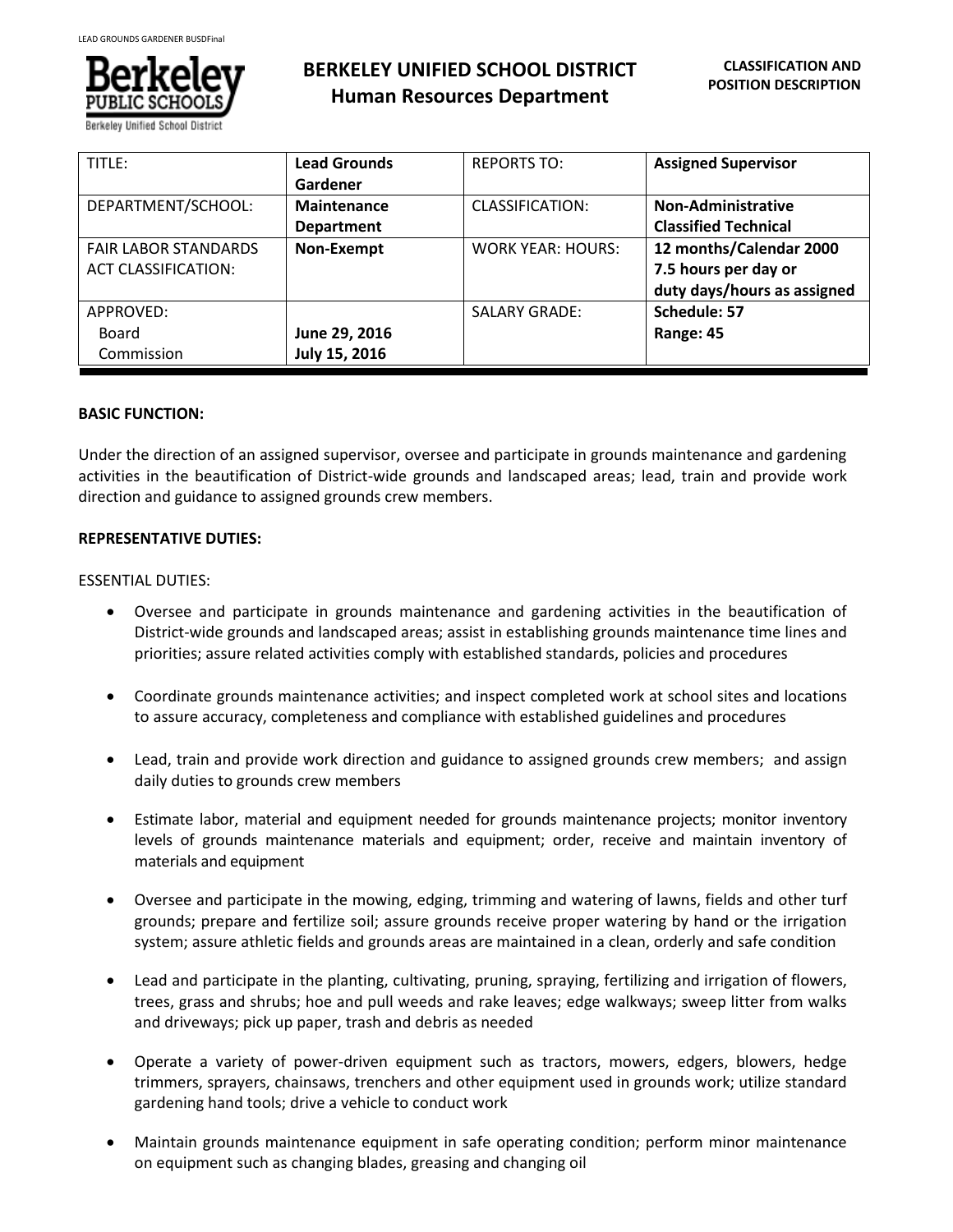- Oversee and participate in the application of pest control methods to eradicate weeds, gophers and other pests according to established procedures
- Communicate with personnel and various outside agencies to exchange information, coordinate activities and resolve issues or concerns
- Prepare and maintain a variety of records and reports related to work orders, inspections, purchase orders and assigned duties
- Perform a variety of duties related to the preparation, lining, burning, marking and dragging of athletic fields and related areas as required
- Inspect playgrounds to assure compliance with established standards, codes and regulations as required; adjust, maintain and repair playground equipment as needed

### OTHER DUTIES:

Perform related duties as assigned

## **KNOWLEDGE AND ABILITIES:**

### KNOWLEDGE OF:

Grounds maintenance procedures including mowing, edging, raking and weeding

Methods, equipment and materials used in gardening and grounds maintenance work

Cultivating, fertilizing, watering and spraying of flowers, trees and shrubs

Procedures, methods, materials and equipment utilized in the installation, repair and maintenance of irrigation systems

Operation of hand and power tools and equipment used in ground maintenance

Principles of training and providing work direction

Basic inventory methods and practices

Oral and written communication skills

Interpersonal skills using tact, patience and courtesy

Methods and materials used in controlling weeds and other pests

Record-keeping and basic report preparation techniques

Health and safety regulations

### ABILITY TO:

Oversee and participate in grounds maintenance and gardening activities in the beautification of organizationwide grounds and landscaped areas

Lead, train and provide work direction and guidance to grounds crew members

Coordinate grounds maintenance activities to meet organization-wide needs

Mow, edge, water, weed, fertilize, rake and cultivate lawns, flowerbeds, athletic fields and other landscaped areas

Assure athletic fields and grounds areas are maintained in a clean, orderly and safe condition

Operate and maintain hand and power tools and other equipment used in grounds maintenance

Apply specialized chemicals to control and eradicate weeds, gophers and other pests

Work independently with little direction

Maintain records and prepare reports

Observe health and safety regulations

Meet schedules and time lines